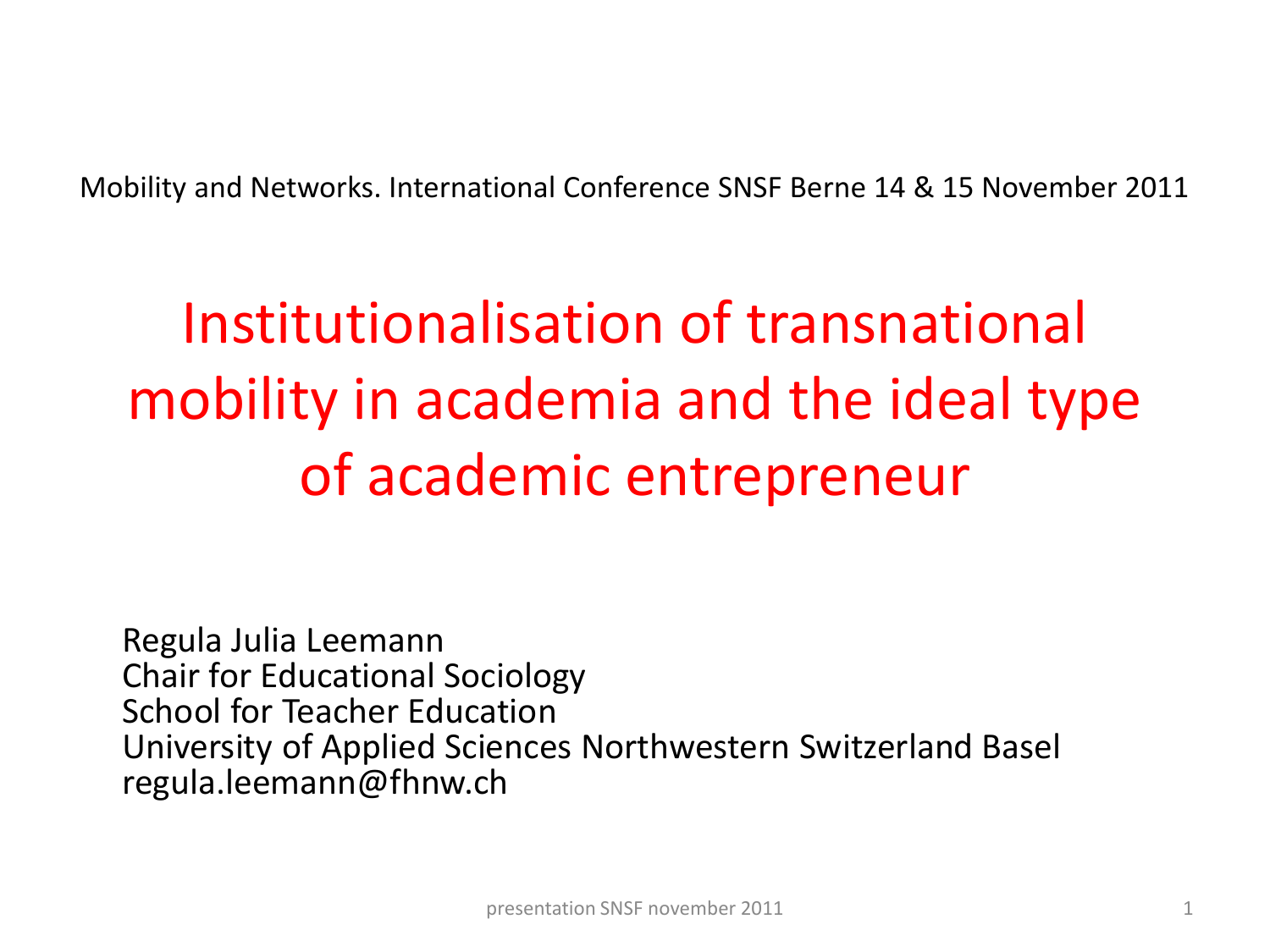## **Topics**

- 1. Theoretical explanations for (growing) pressure in academia to be geographically mobile and for inequalities in mobility patterns
- 2. Gender and social inequalities in mobility patterns of upcoming researchers in Switzerland (empirical study)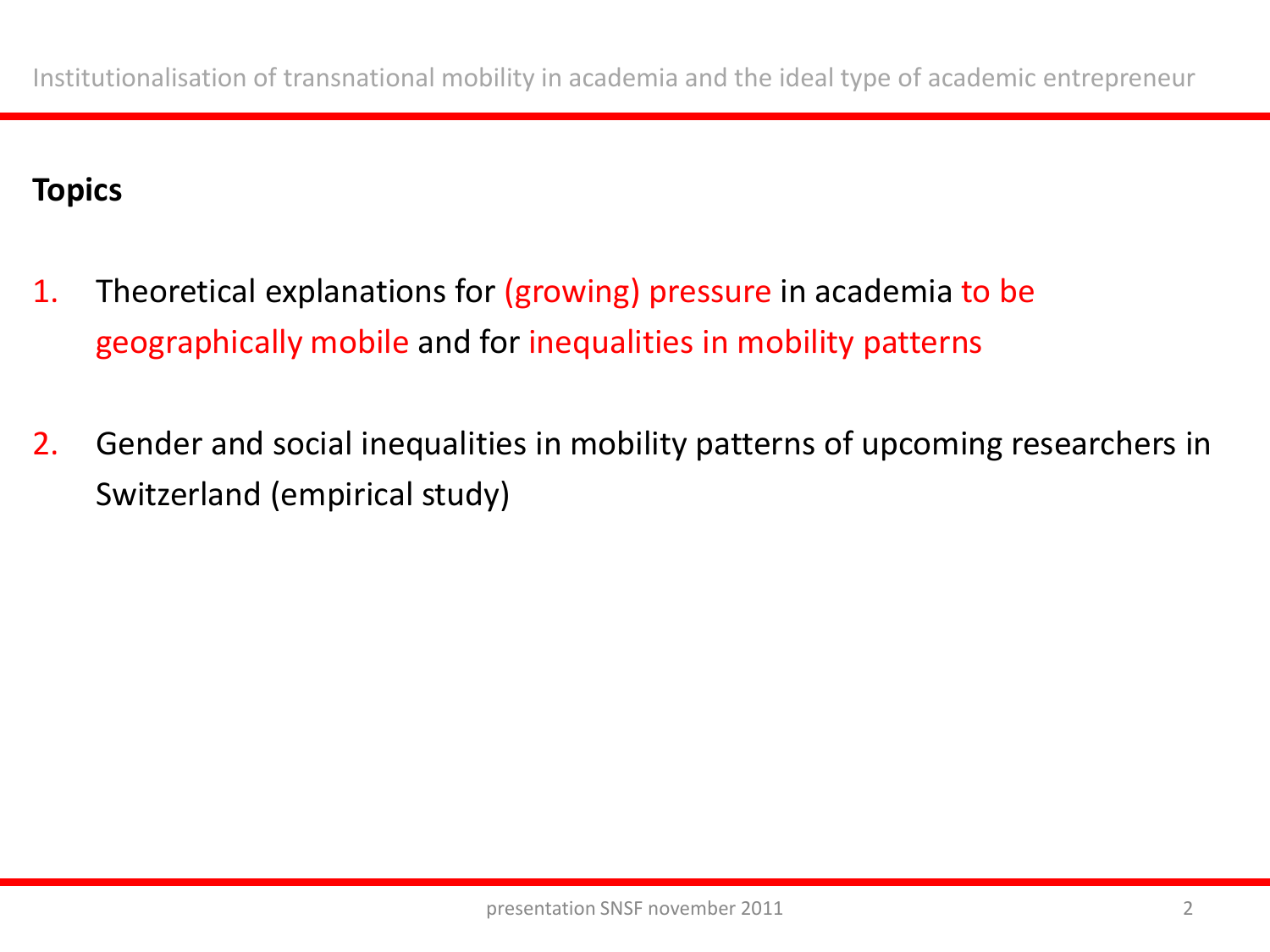#### Growing mobility

Figure: Proportion of doctorates with a Master's degree from abroad.



Source: Swiss Higher Education Information System (Federal Statistical Office, calculations by Philipp Dubach, GEFO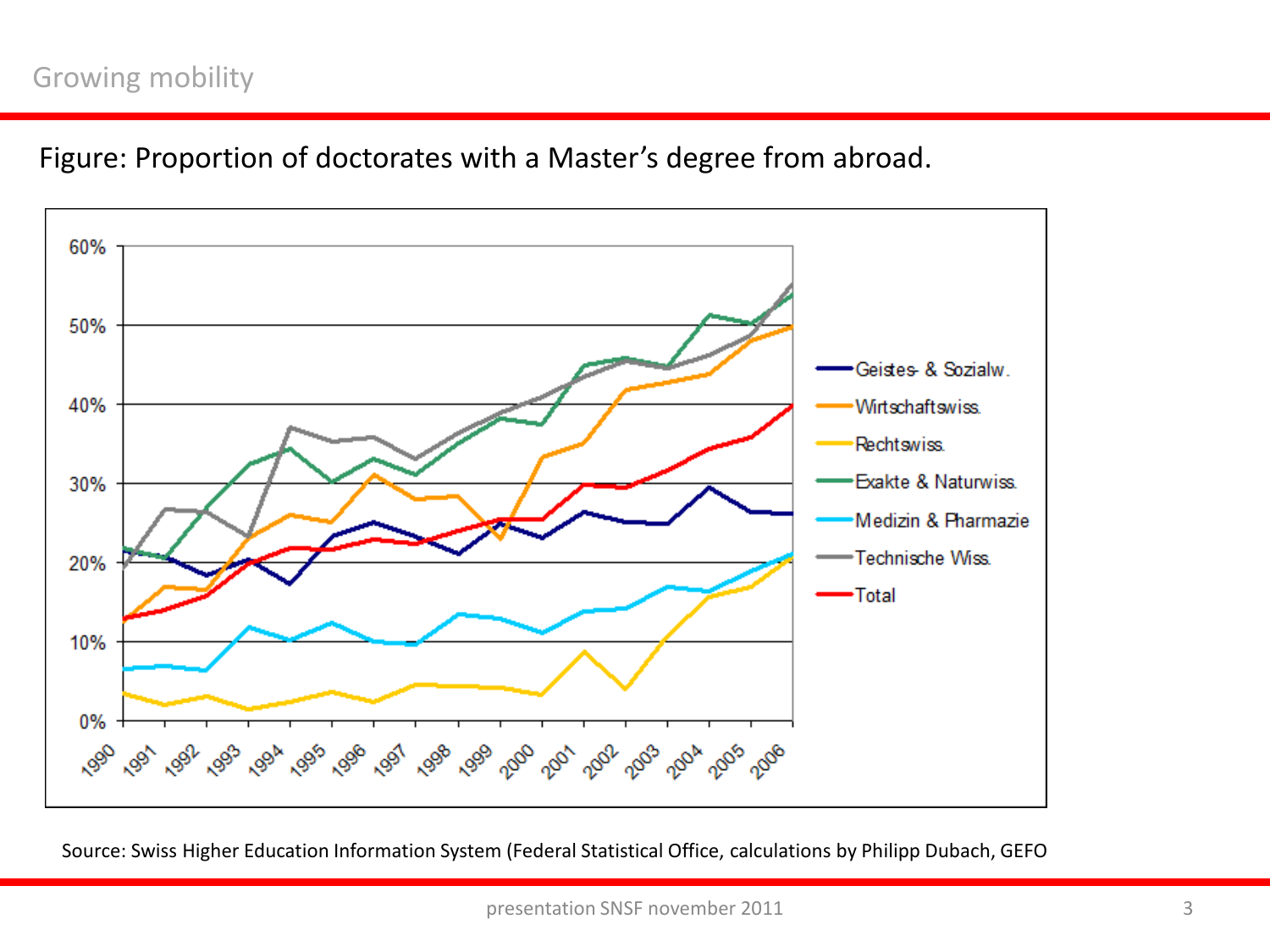# **Starting Question**

- Why to be mobile in academia?
- Why to request and promote geographical mobility?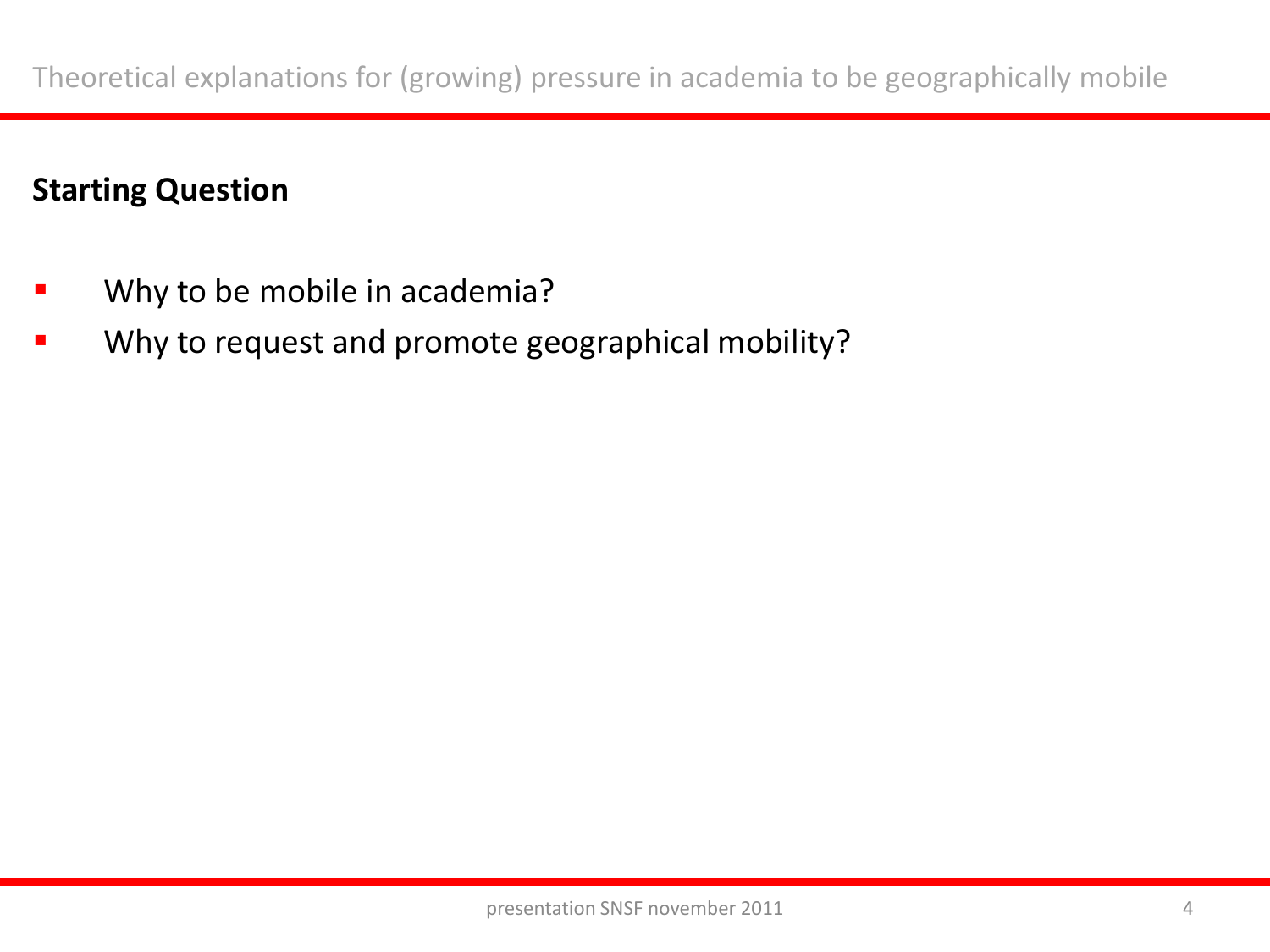#### **Answer 1: Functionalist View**

- Data, field, sources on site
- Technologies, devices, equipments on site (e.g. particle accelerator, hubbletelescope)
- Object of research (e.g. international relations, romance studis)
- Communication and cooperation on site -> networks, «excellence»
	- cannot explain **growing** mobility pressure
	- $\triangleright$  in conflict with possibilities by ICT
	- cannot explain **inequalities** in mobility patterns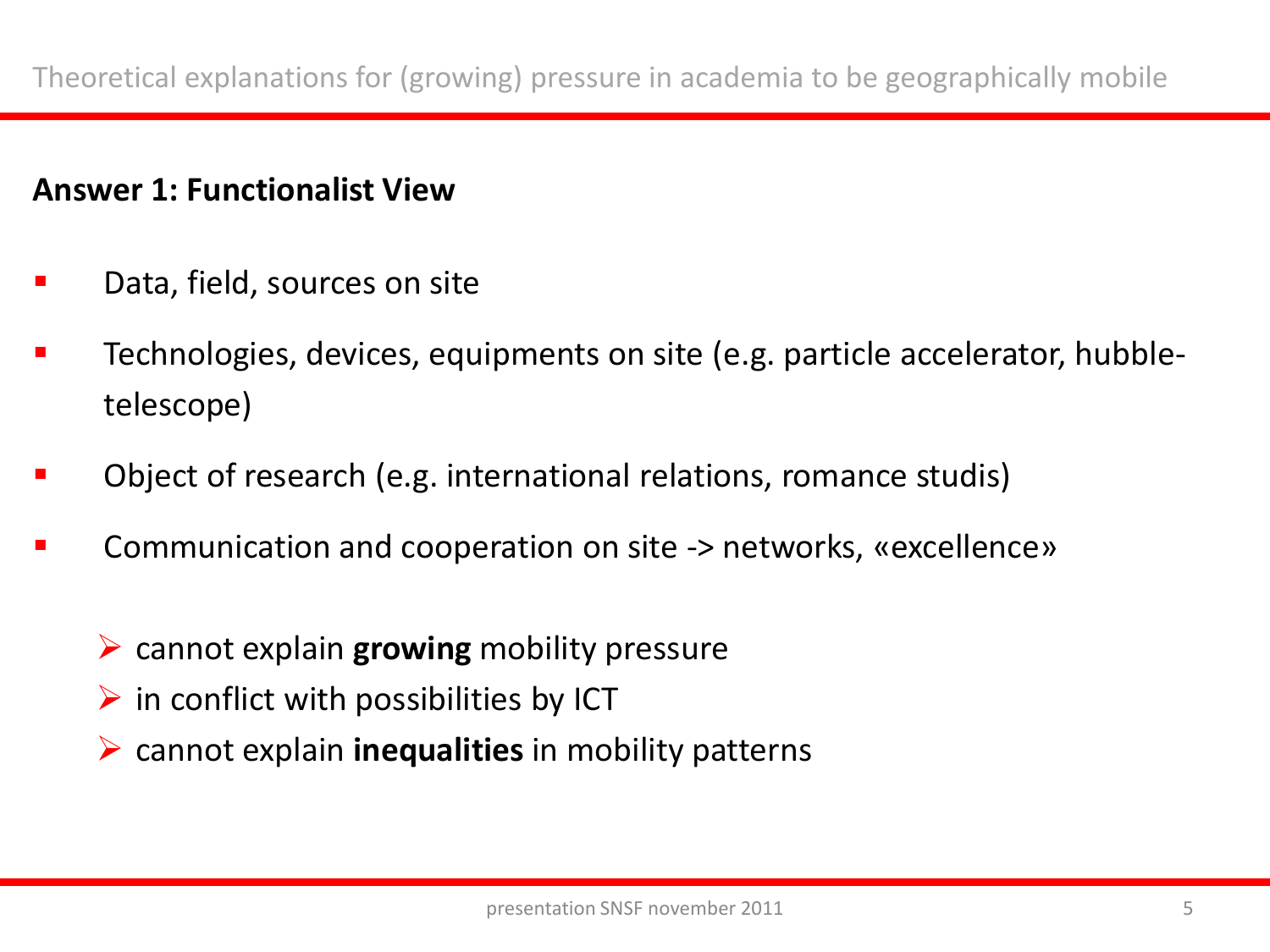### **Answer 2: Institutional approach and socialisation theories**

- Initiation, integration of young researches into the academic field (norms, rules, habits, customs) (Robert K. Merton)
	- cannot explain **explosive** growing mobility pressure
	- cannot explain **inequalitie**s in mobility patterns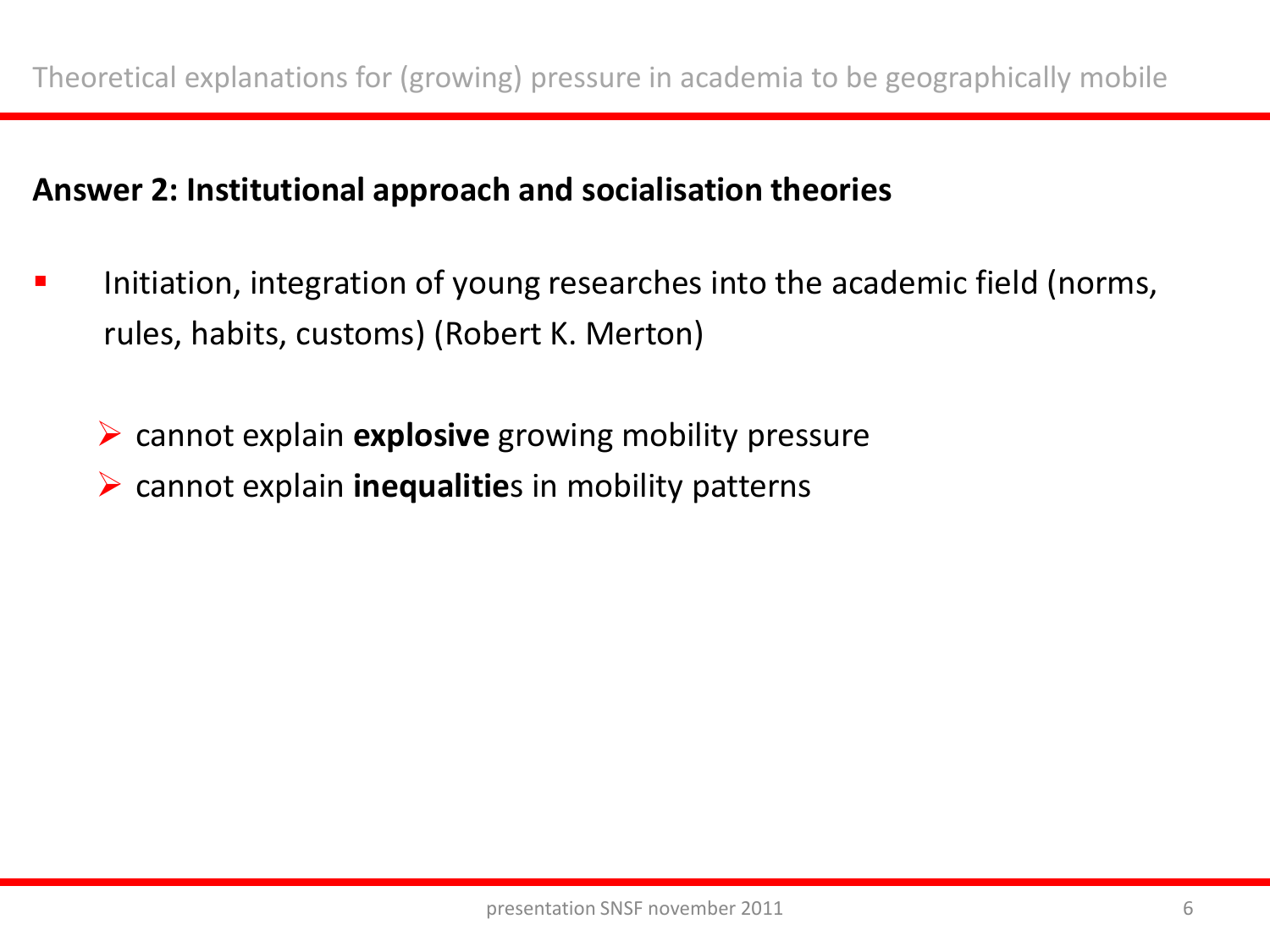# **Answer 3: Perspective of (re-)production of social inequalities (1)**

- Academia as a battle field (competition, struggles for power and recognition)
	- $\triangleright$  producing social inequalities (Pierre Bourdieu)
	- $\triangleright$  e.g. female academics get less support by a mentor (Leemann, Boes & Da Rin, 2010)
- Transnational social capital: contacts/cooperation with researchers around the world
	- $\triangleright$  Transformation into cultural and symbolic capital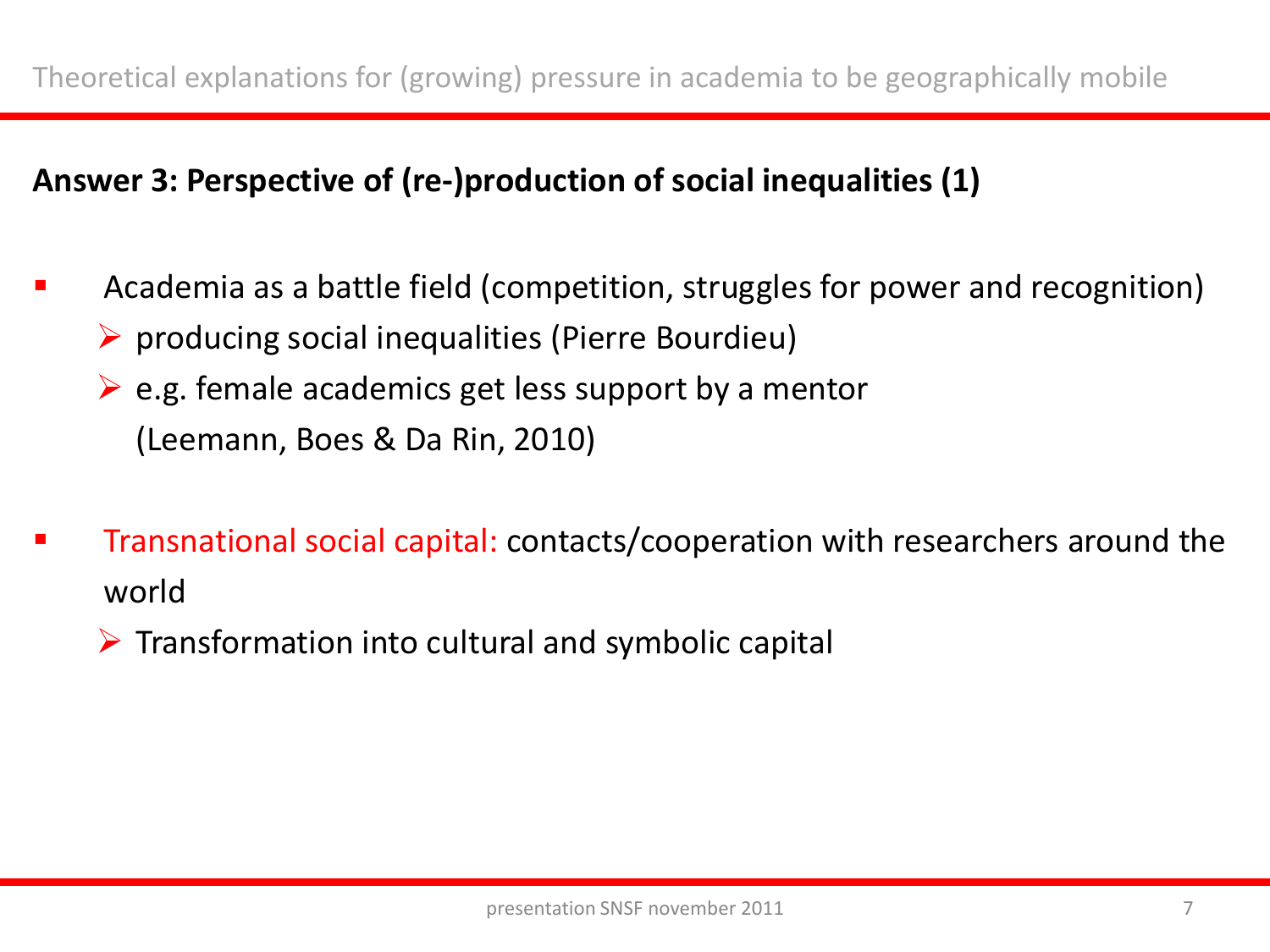# **Answer 3: Perspective of (re-)production of social inequalities (2)**

- With growing competition: Transnational social capital as the small but significant difference between competitors
	- Explanations for **growing** mobility pressure and for **inequalities** in mobility patterns: increasing competition, new forms of social distinction (Bourdieu 1992, Schultheis 2008, Münch 2007)
- Networks of female researchers: significantly fewer academic contacts with academics abroad (Leemann, Boes und Dubach 2010).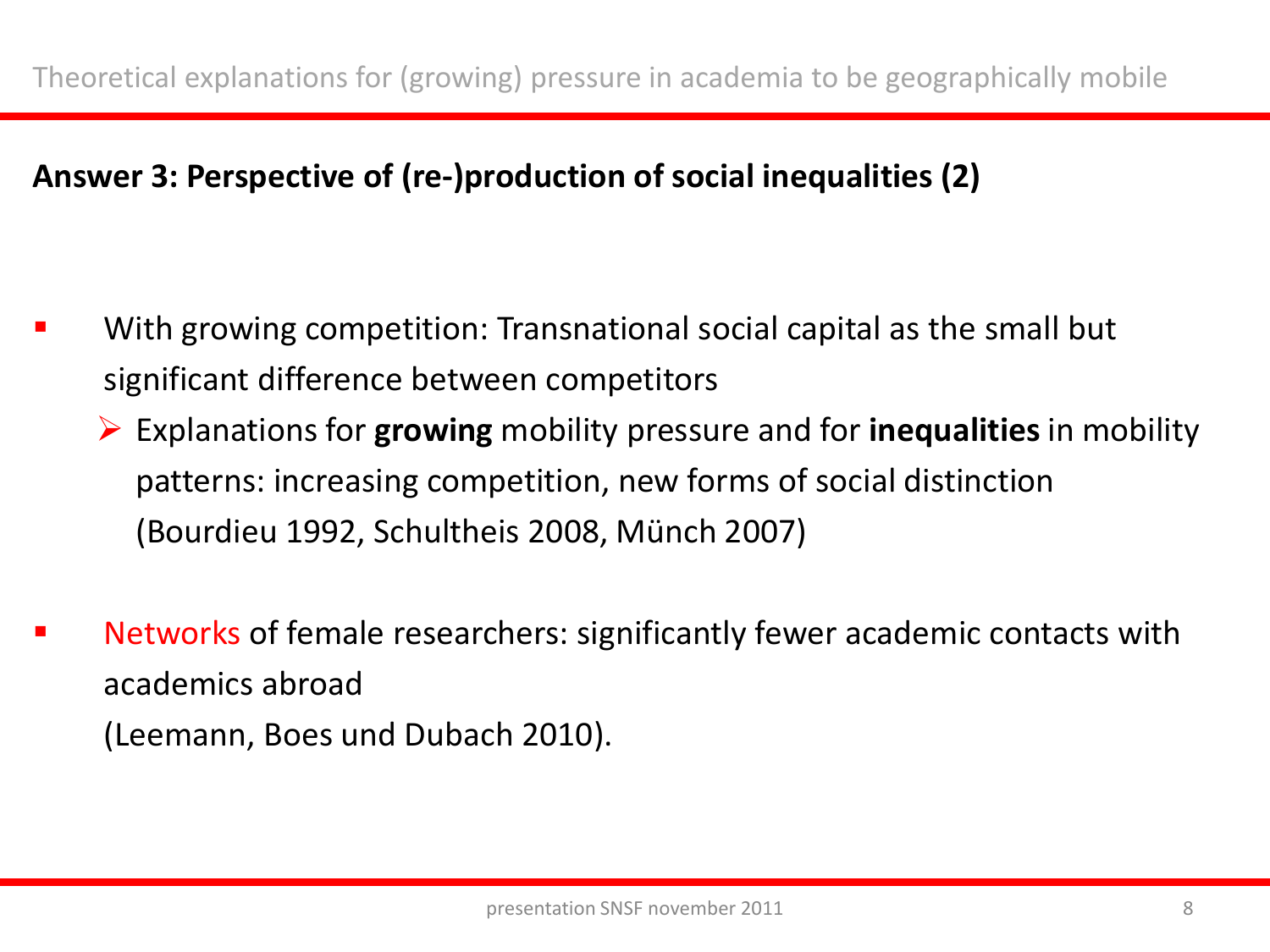## **Answer 4: Neo-institutional approach (1)**

- Norms, values, social beliefs, social expectations (= institutions)
	- $\triangleright$  Structure formal organisations (universities, research funding institutions, ...) (Meyer and Rowan 1977)
- Social belief and expectation: «Mobility and internationality are unavoidable for good research and economic growth»
	- $\triangleright$  incorporated into the practices and procedures of supranational organisations (EU, OECD, …) and national organisations (SNSF, universities …)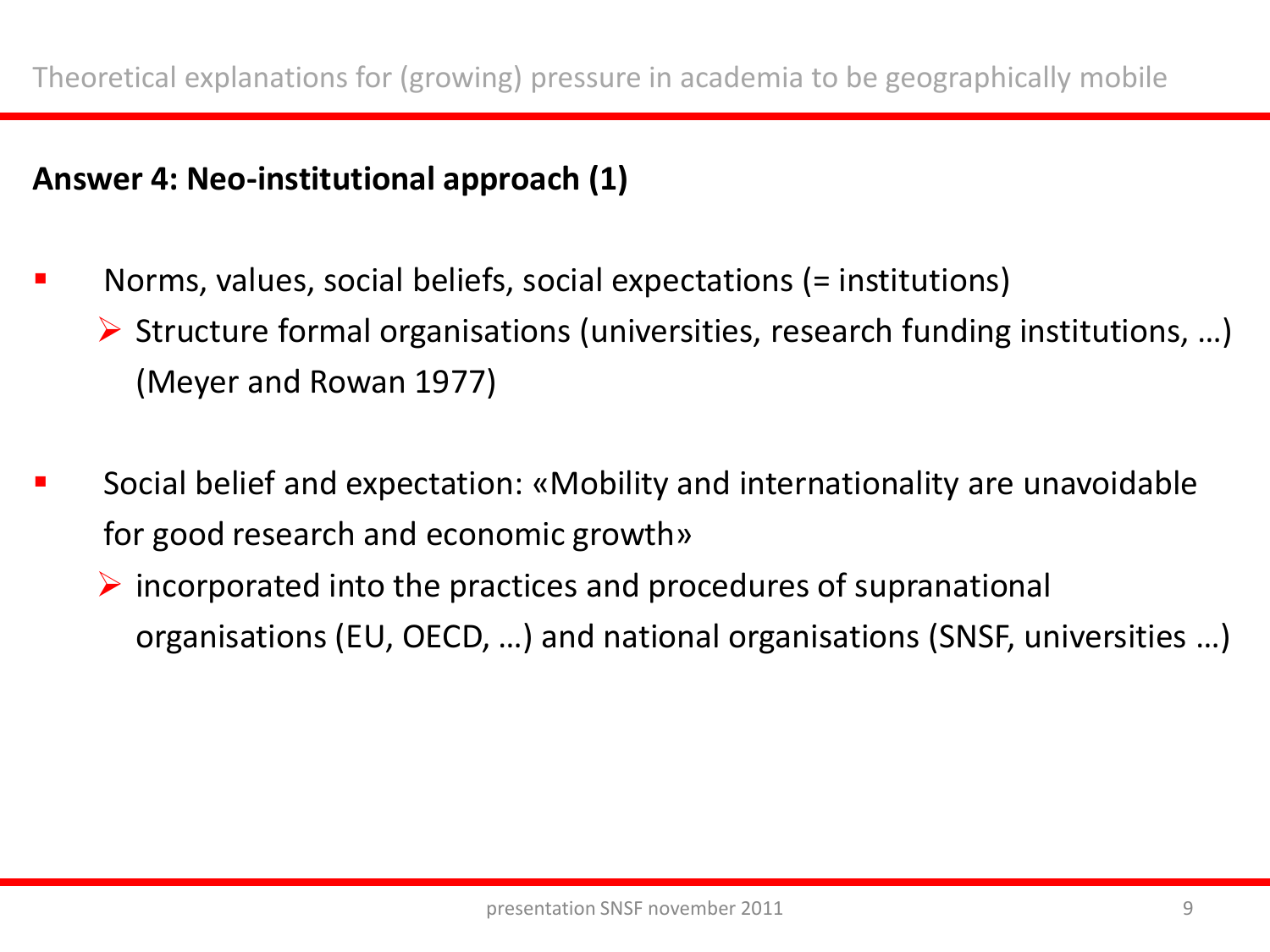# **Answer 4: Neo-institutional approach (2)**

Example:

European Initiative «European Partnership for Researches – better careers and more mobility»

«Improving the career prospects and mobility enhances the diffusion of knowledge (fifth Freedom) throughout Europe, balances demand and supply for researchers at European level, helps to create centers of excellence and improves the skills of researchers in Europe.»

 Lissabon Strategy, Europe 2020 of a «free circulation or movement of researchers knowledge, and technology in the European Research Area (ERA)»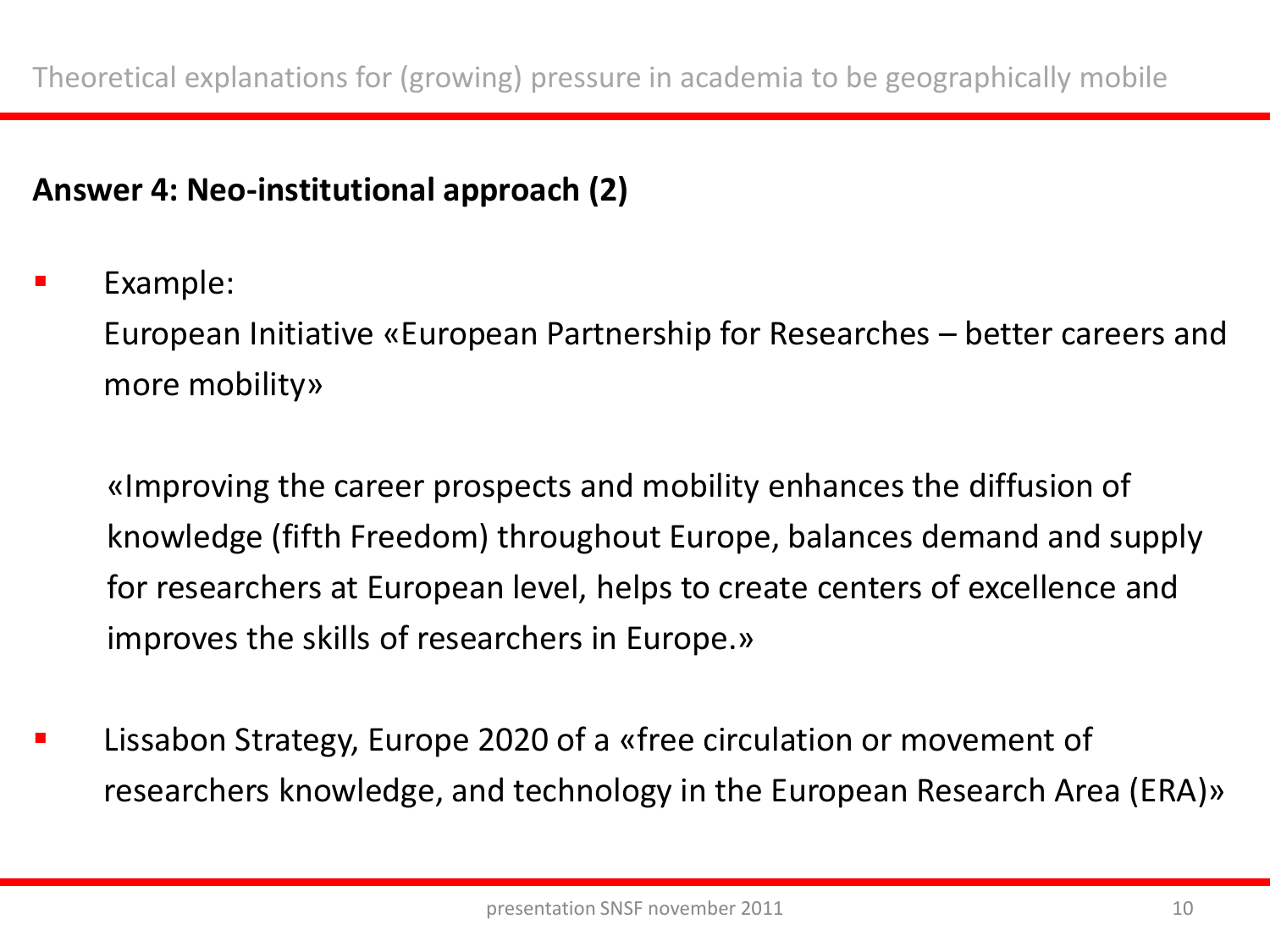## **Answer 4: Neo-institutional approach (3)**

- Institutions: Social cognitive schemes and rationalised models, blue prints and reference framework for organisations
	- $\triangleright$  Legitimacy, credibility, resources, stability
	- $\triangleright$  Explanations for growing mobility pressure (supranational actors, growing diffusion of social beliefs)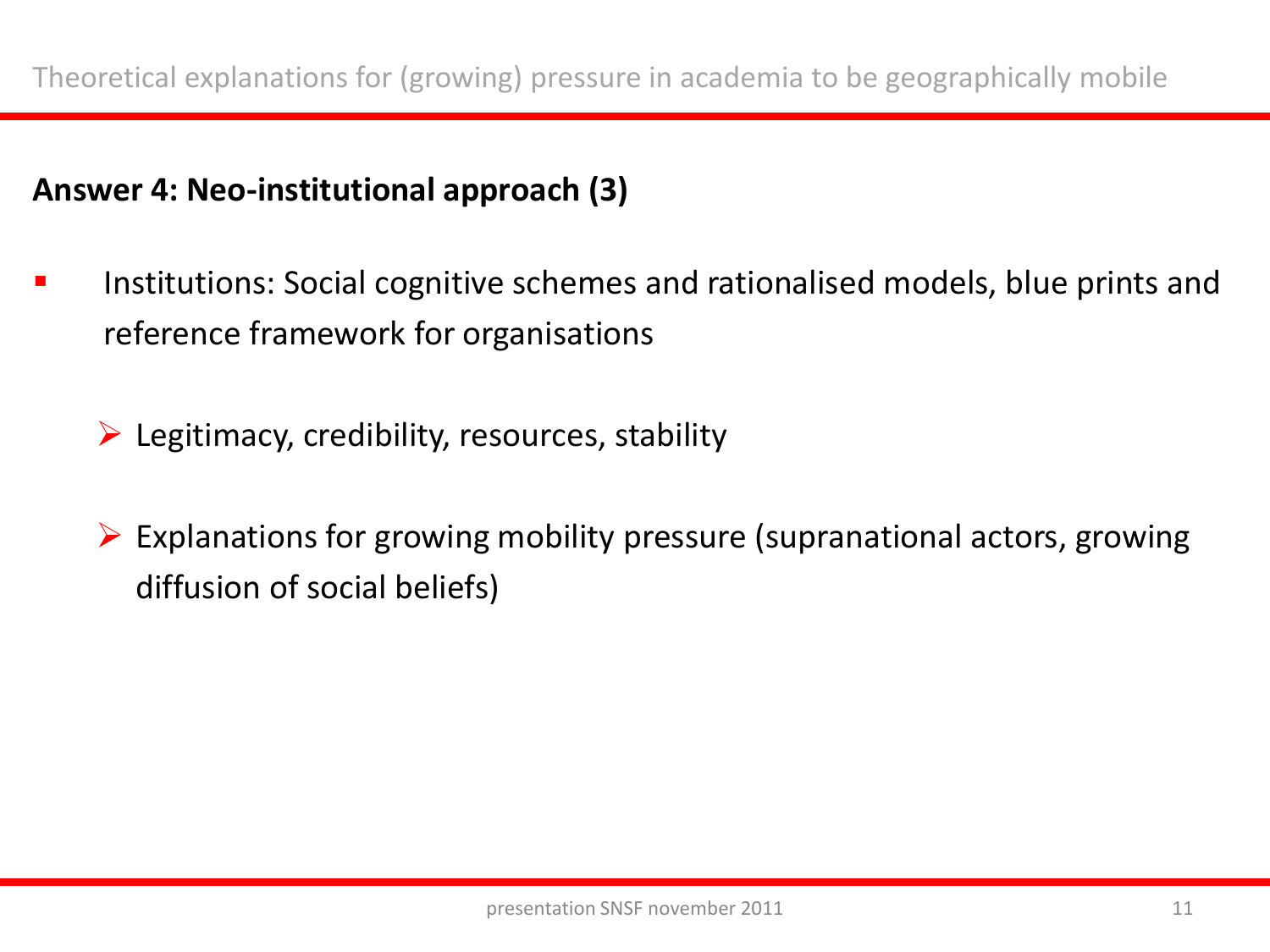#### **The SNSF-study GEFO («Gender and Research Funding»)**

- Quantitative data: Survey of 2002 doctoral graduates (panel 2003/2007)
	- Database 2007: Sample of 470 young researchers 5 years after PhD
- Qualitative data: In depth interviews with 45 young researchers
	- 30 interviews with researchers who graduated with a PhD in 2002
	- $\triangleright$  15 interviews with researchers who had submitted their first application for a research funding to the SNSF between 2002 and 2006

Research questions:

- Social inequalities in mobility patterns and opportunities of young scientists?
- Role of research funding institutions (SNSF)?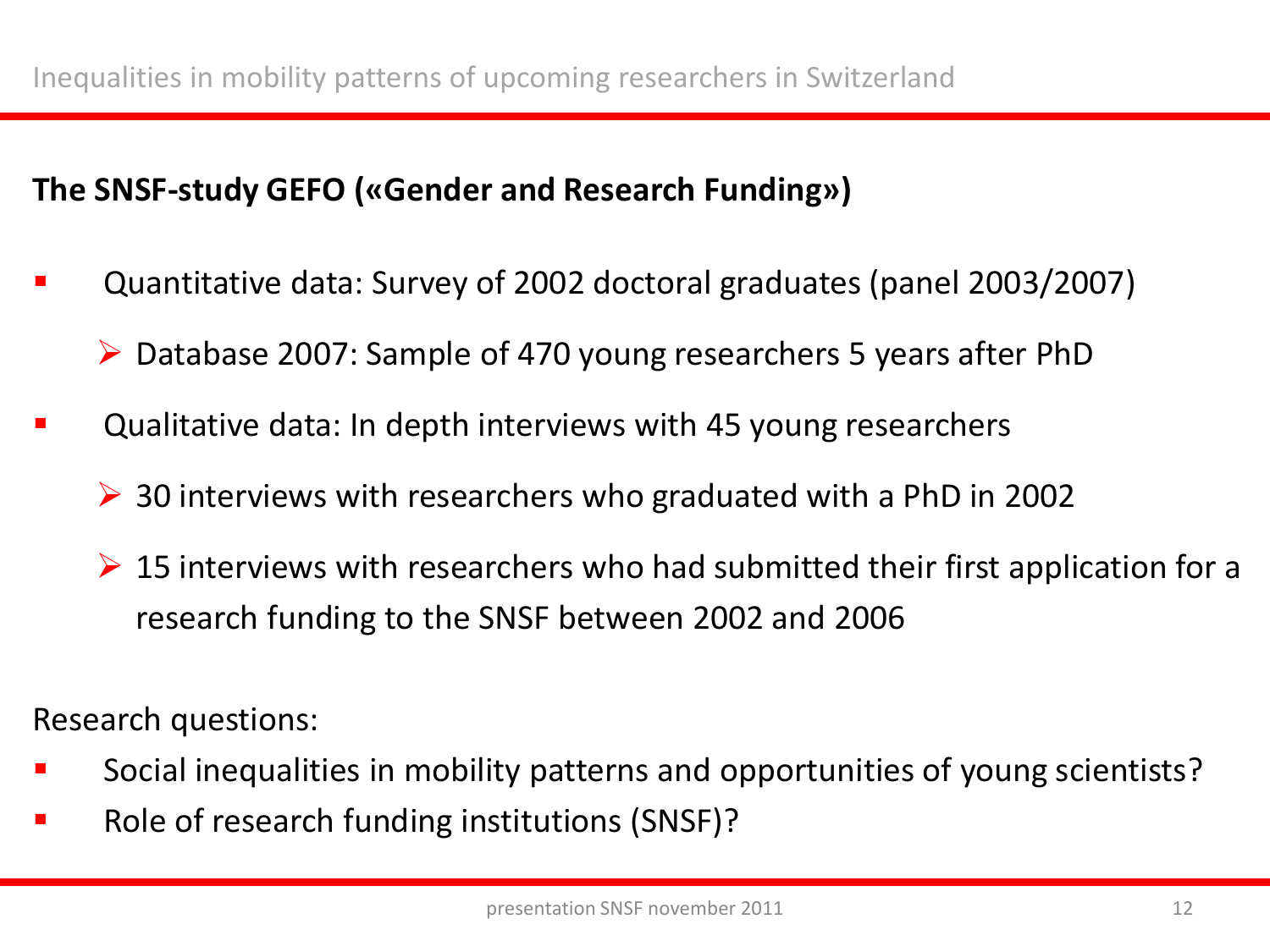### **Methods (quantitative data)**

Statistical Analysis: Multivariate regression analysis (Logit)

Dependent variables (to be explained)

|                             |         |                                              | proportion in |
|-----------------------------|---------|----------------------------------------------|---------------|
|                             |         |                                              | the sample    |
|                             | Abroad: | Once abroad (no control of time or region)   | 19.5%         |
| $\mathcal{L}_{\mathcal{A}}$ | Anglo:  | Minimum one year; USA, GB, Australia, Canada | 11.3%         |
|                             | USA:    | Minimum one year; USA                        | 4.4%          |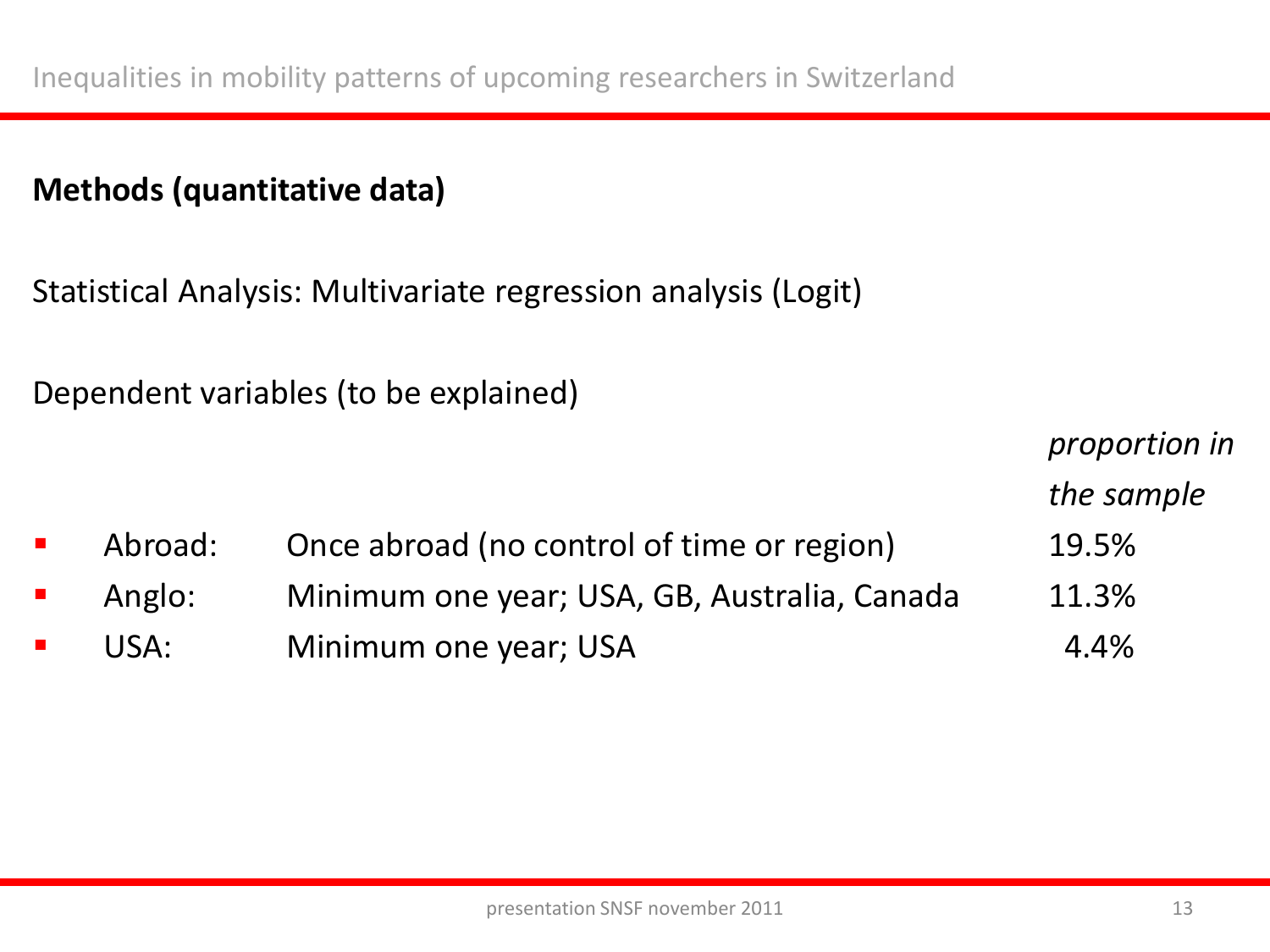# **Methods (quantitative data)**

Independent variables (explaining variables)

- Gender
- Age
- Previous geographic mobility (Master's degree abroad)
- Social origin (Father/Mother university degree?)
- Partnering (Domestic partnership, one year after the doctorate)
- Parenting (Birth of child within five years after the doctorate)
- Subject area (natural sciences, social sciences and humanities, ...)
- Career-oriented support during doctorate
- Support by research funding (e.g. Fellowship from SNSF approved)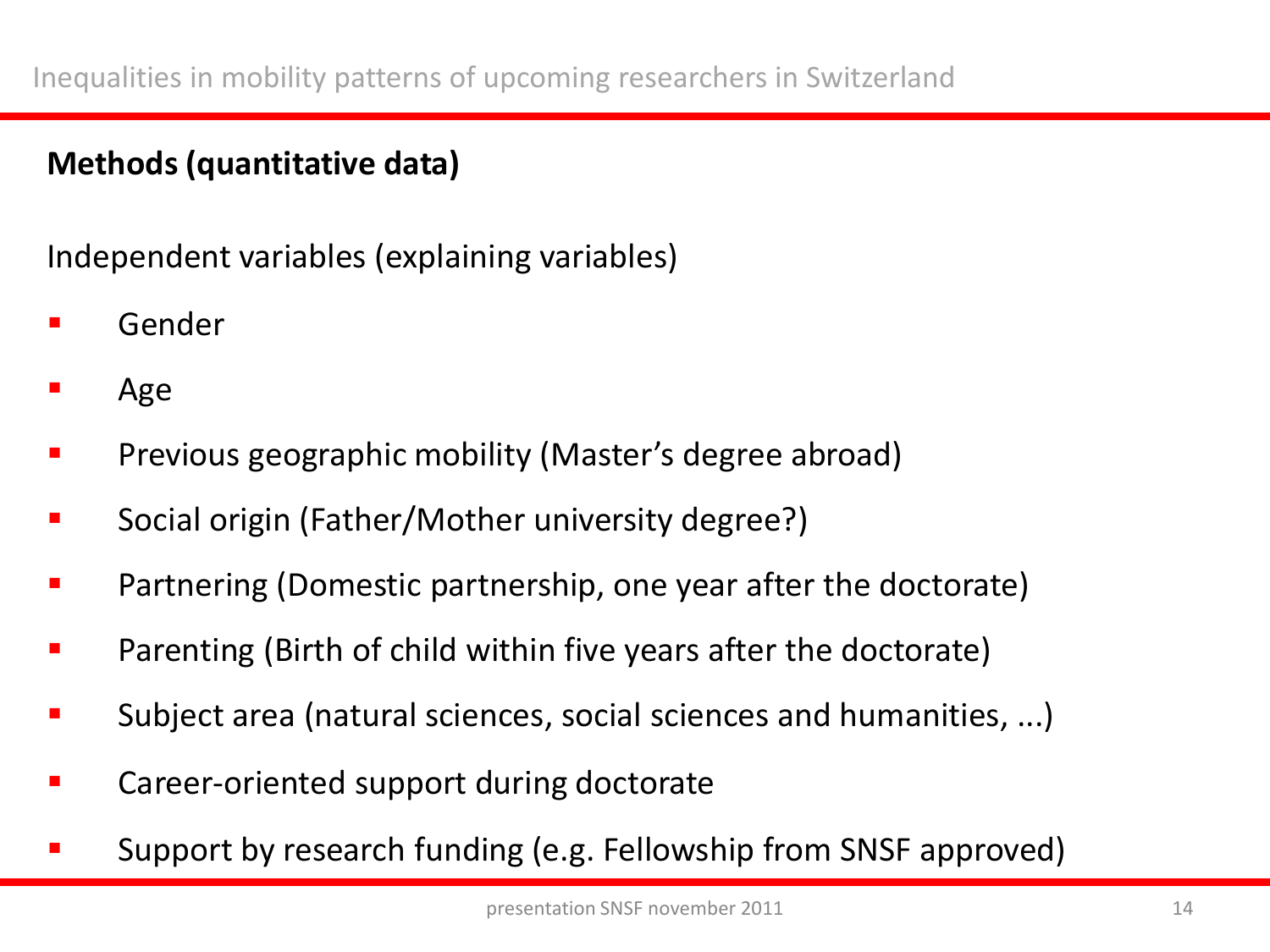#### Inequalities in mobility patterns of upcoming researchers in Switzerland

|                                                                       | <b>Abroad</b> | Anglo      | <b>USA</b> |
|-----------------------------------------------------------------------|---------------|------------|------------|
| <b>Probability of mobility</b>                                        | 19.5%         | 11.3%      | 4.5%       |
| <b>Gender (woman)</b>                                                 | $-4.6%$       | $-3.4%$    | $-0.6%$    |
| <b>Age</b>                                                            | $-0.9%$       | $-0.4%$    | $-0.2%$    |
| Master's degree abroad                                                | $+12.7%$      | $+2.7%$    | $-0.1%$    |
| <b>Father university degree</b>                                       | $+3.0%$       | $+3.8%$    | $-0.5%$    |
| <b>Mother university degree</b>                                       | $+8.5%$       | $+5.6%$    | $+0.8%$    |
| Domestic partnership, one year                                        |               | $-3.1%$    |            |
| after the doctorate                                                   | $-7.4%$       |            | $-0.8%$    |
| <b>Birth of child within five years</b>                               | $-6.1%$       | $-2.0%$    | $-0.4%$    |
| after the doctorate                                                   |               |            |            |
| <b>Subject area</b>                                                   | controlled    | controlled | controlled |
| <b>Career-oriented support during</b>                                 | $+6.4%$       | $+3.0%$    | $+0.2%$    |
| doctorate                                                             |               |            |            |
| <b>Fellowship from SNSF approved</b>                                  | $+40.6%$      | $+19.5%$   | $+2.5%$    |
| <b>Project participation funded by</b><br>other Institution than SNSF | $+15.4%$      | $+6.8%$    | $+0.6%$    |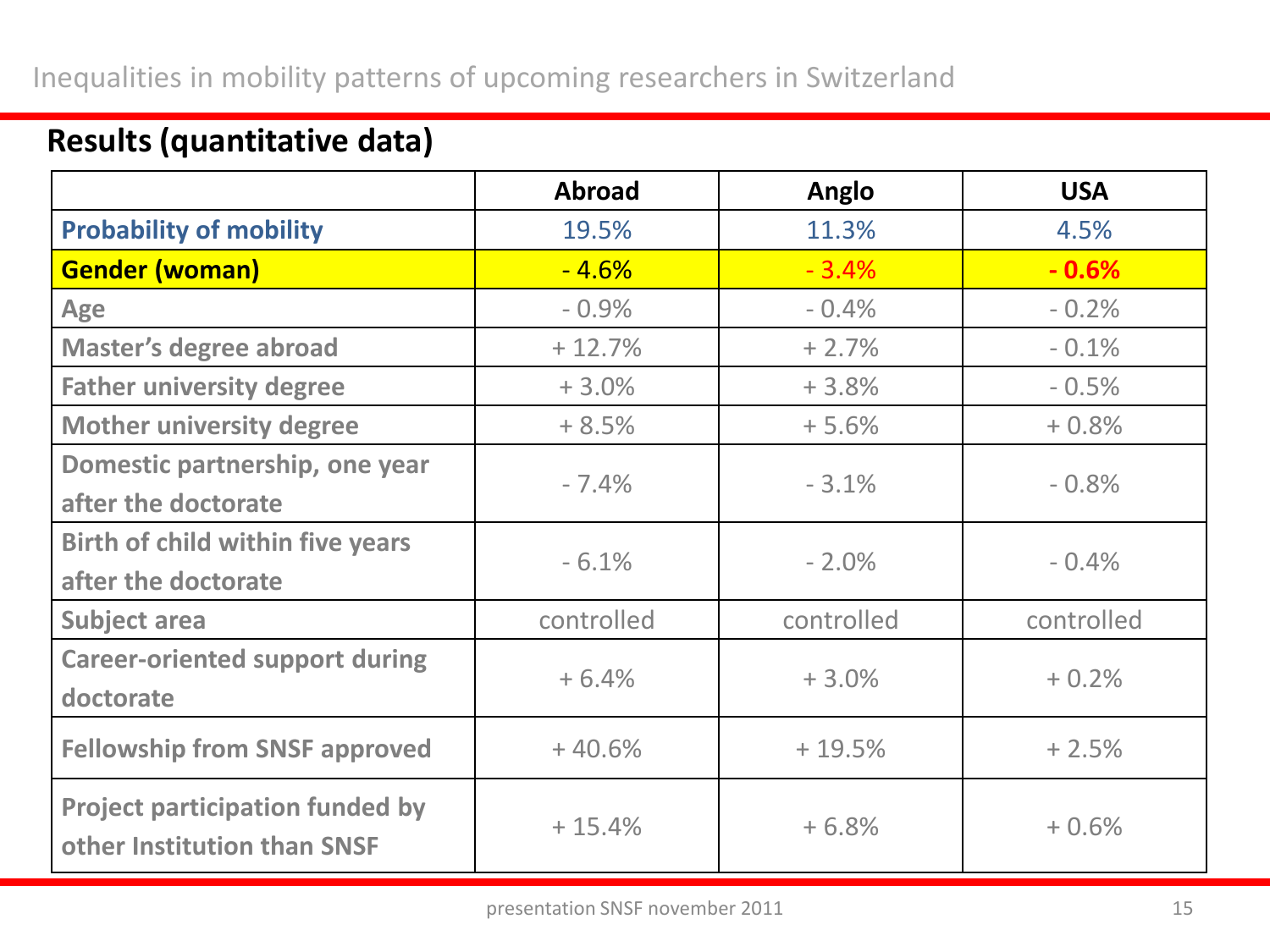#### **Interviews**

» And this was difficult even for me, because my husband, he was here [in Switzerland] because he has his own (business). He was not able for that reason I went to UK and not to the USA. Those are compromises, which one makes, which one makes willingly. We simply flew each weekend to and from. It was a strenuous time, but a good time too. «

(female physician)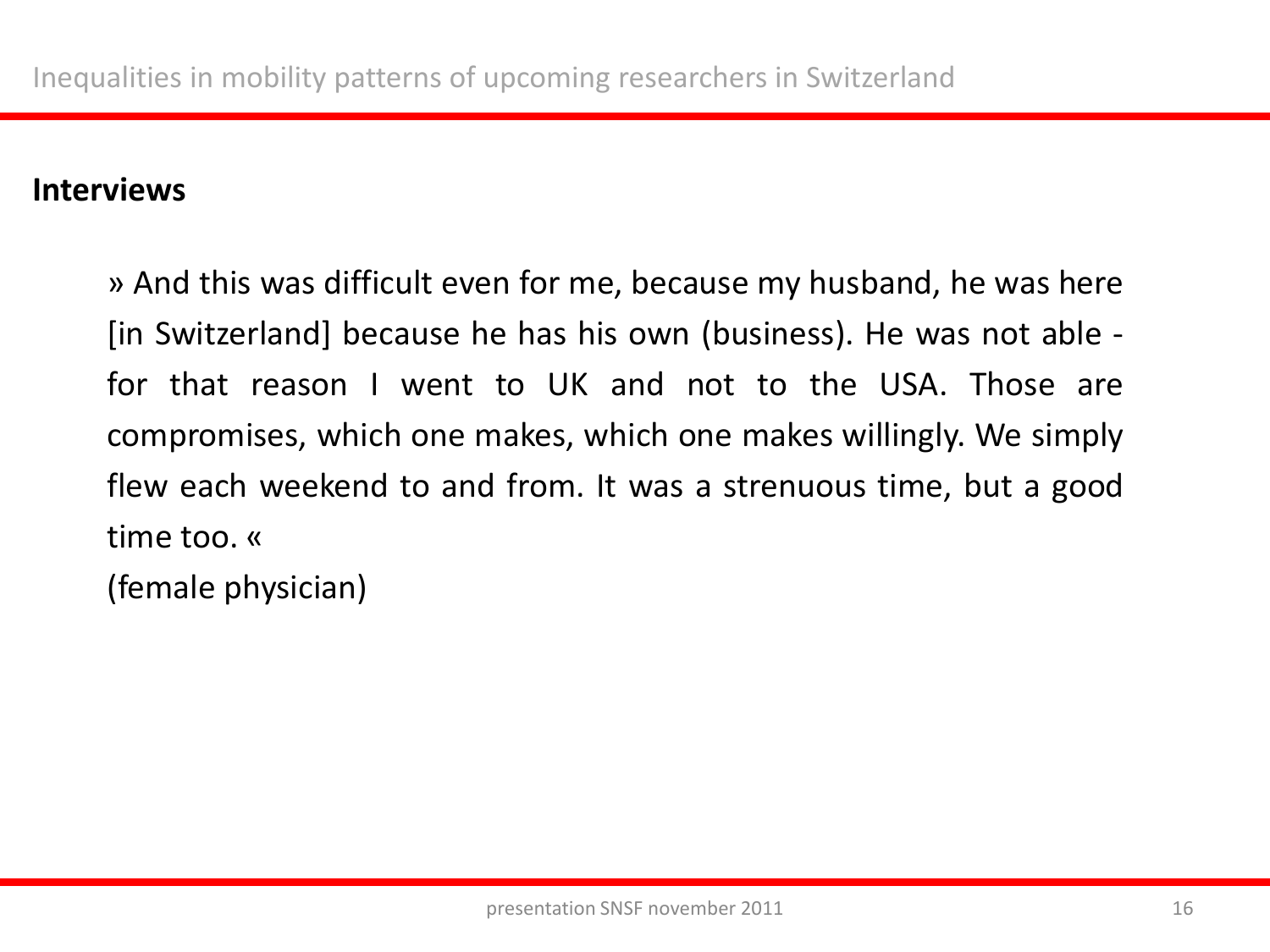|                                                                       | <b>Abroad</b> | Anglo      | <b>USA</b> |
|-----------------------------------------------------------------------|---------------|------------|------------|
| <b>Probability of mobility</b>                                        | 19.5%         | 11.3%      | 4.5%       |
| <b>Gender (woman)</b>                                                 | $-4.6%$       | $-3.4%$    | $-0.6%$    |
| <b>Age</b>                                                            | $-0.9\%$      | $-0.4%$    | $-0.2%$    |
| <b>Master's degree abroad</b>                                         | $+12.7%$      | $+2.7%$    | $-0.1%$    |
| <b>Father university degree</b>                                       | $+3.0%$       | $+3.8%$    | $-0.5%$    |
| <b>Mother university degree</b>                                       | $+8.5%$       | $+5.6%$    | $+0.8%$    |
| Domestic partnership, one year                                        | $-7.4%$       | $-3.1%$    | $-0.8%$    |
| after the doctorate                                                   |               |            |            |
| <b>Birth of child within five years</b>                               | $-6.1%$       | $-2.0%$    | $-0.4%$    |
| after the doctorate                                                   |               |            |            |
| <b>Subject area</b>                                                   | controlled    | controlled | controlled |
| <b>Career-oriented support during</b>                                 | $+6.4%$       | $+3.0%$    | $+0.2%$    |
| doctorate                                                             |               |            |            |
| <b>Fellowship from SNSF approved</b>                                  | $+40.6%$      | $+19.5%$   | $+2.5%$    |
| <b>Project participation funded by</b><br>other Institution than SNSF | $+15.4%$      | $+6.8%$    | $+0.6%$    |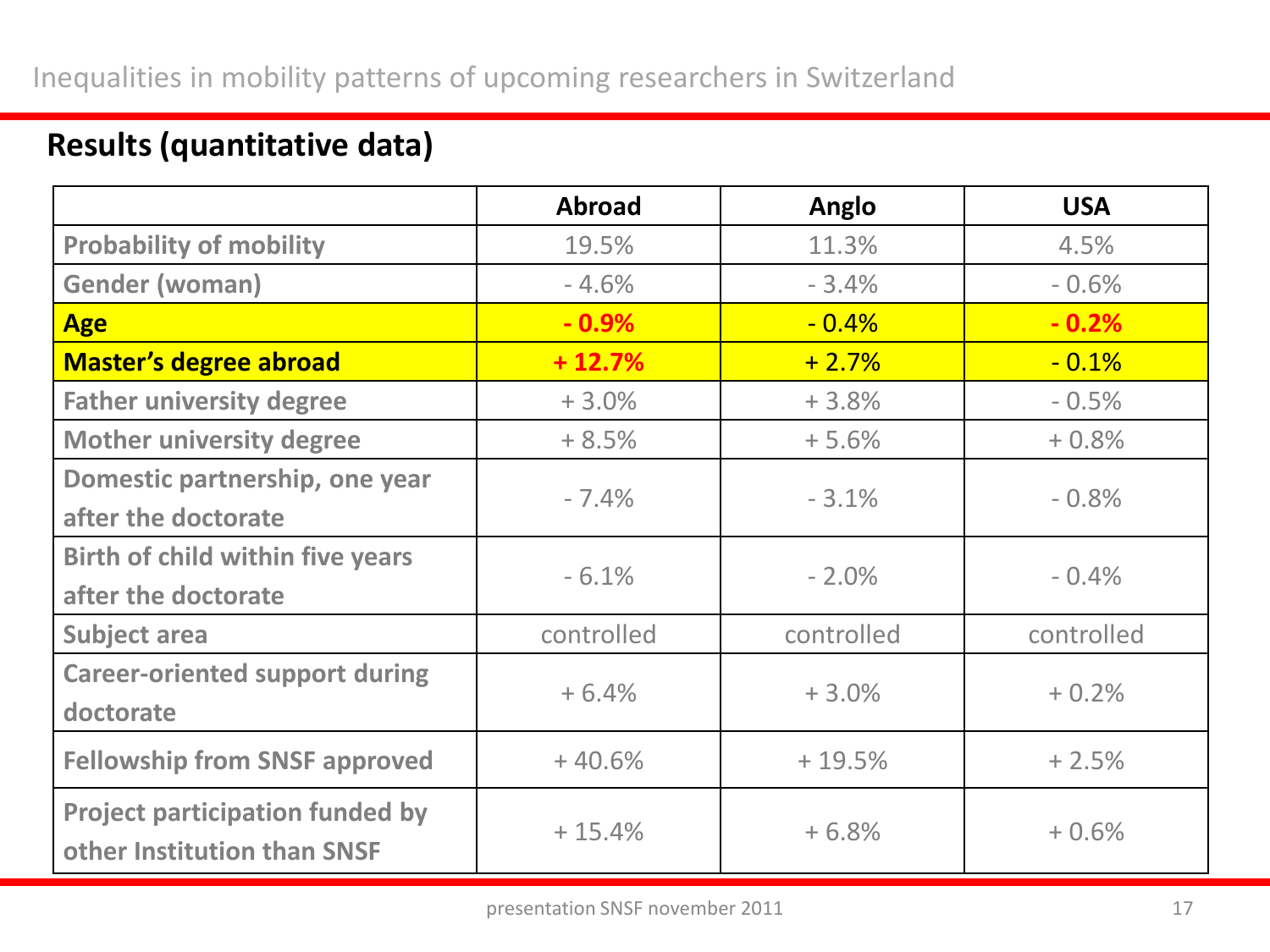#### Inequalities in mobility patterns of upcoming researchers in Switzerland

|                                                                       | <b>Abroad</b> | Anglo      | <b>USA</b> |
|-----------------------------------------------------------------------|---------------|------------|------------|
| <b>Probability of mobility</b>                                        | 19.5%         | 11.3%      | 4.5%       |
| <b>Gender (woman)</b>                                                 | $-4.6%$       | $-3.4%$    | $-0.6%$    |
| <b>Age</b>                                                            | $-0.9%$       | $-0.4%$    | $-0.2%$    |
| <b>Master's degree abroad</b>                                         | $+12.7%$      | $+2.7%$    | $-0.1%$    |
| <b>Father university degree</b>                                       | $+3.0%$       | $+3.8%$    | $-0.5%$    |
| <b>Mother university degree</b>                                       | $+8.5%$       | $+5.6%$    | $+0.8%$    |
| Domestic partnership, one year                                        | $-7.4%$       | $-3.1%$    | $-0.8%$    |
| after the doctorate                                                   |               |            |            |
| <b>Birth of child within five years</b>                               | $-6.1%$       | $-2.0%$    | $-0.4%$    |
| after the doctorate                                                   |               |            |            |
| <b>Subject area</b>                                                   | controlled    | controlled | controlled |
| <b>Career-oriented support during</b>                                 | $+6.4%$       | $+3.0%$    | $+0.2%$    |
| doctorate                                                             |               |            |            |
| <b>Fellowship from SNSF approved</b>                                  | $+40.6%$      | $+19.5%$   | $+2.5%$    |
| <b>Project participation funded by</b><br>other Institution than SNSF | $+15.4%$      | $+6.8%$    | $+0.6%$    |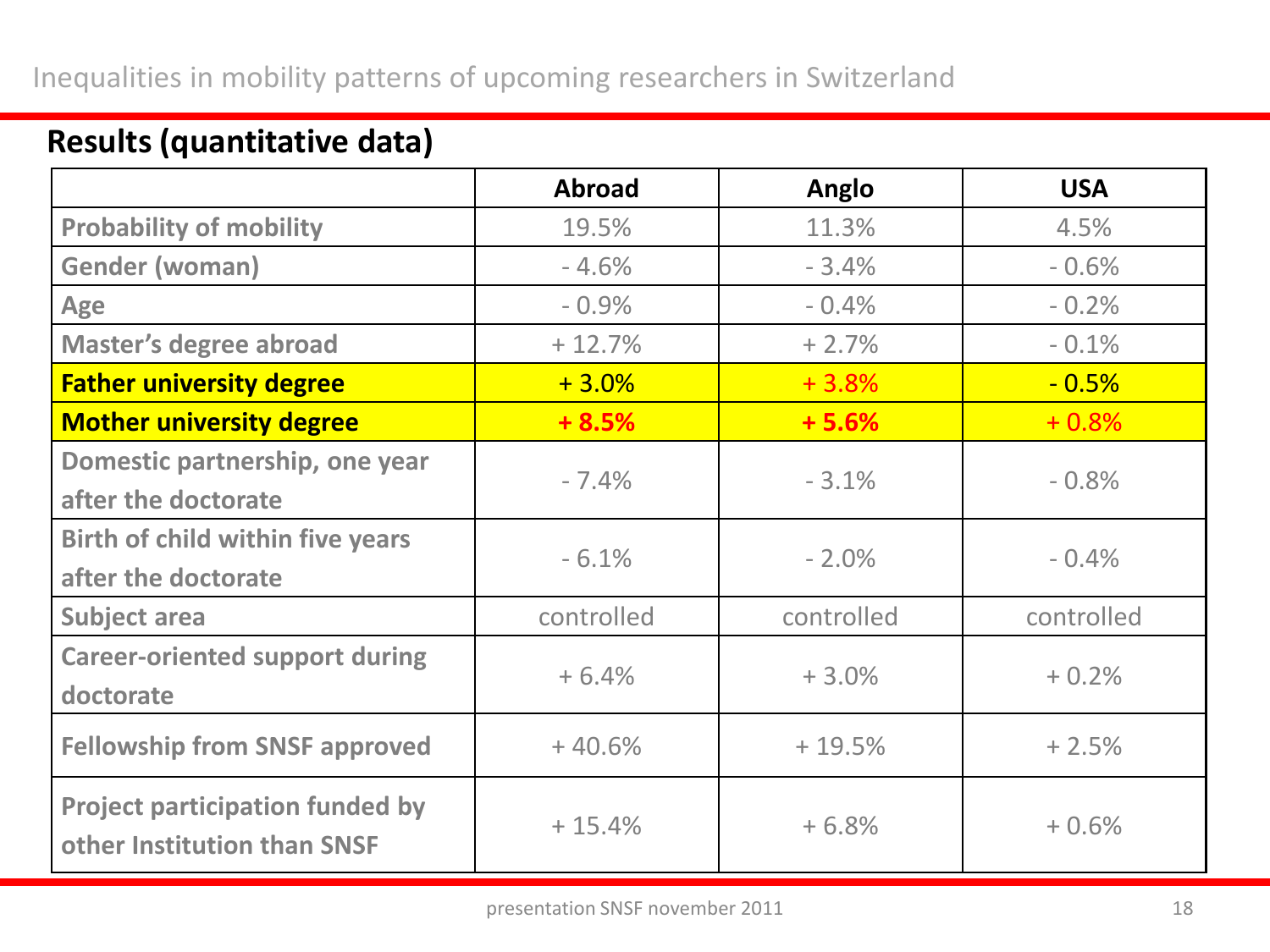|                                                                       | <b>Abroad</b> | Anglo      | <b>USA</b> |
|-----------------------------------------------------------------------|---------------|------------|------------|
| <b>Probability of mobility</b>                                        | 19.5%         | 11.3%      | 4.5%       |
| Gender (woman)                                                        | $-4.6%$       | $-3.4%$    | $-0.6%$    |
| <b>Age</b>                                                            | $-0.9%$       | $-0.4%$    | $-0.2%$    |
| <b>Master's degree abroad</b>                                         | $+12.7%$      | $+2.7%$    | $-0.1%$    |
| <b>Father university degree</b>                                       | $+3.0%$       | $+3.8%$    | $-0.5%$    |
| <b>Mother university degree</b>                                       | $+8.5%$       | $+5.6%$    | $+0.8%$    |
| Domestic partnership, one year<br>after the doctorate                 | $-7.4%$       | $-3.1%$    | $-0.8%$    |
| <b>Birth of child within five years</b><br>after the doctorate        | $-6.1%$       | $-2.0\%$   | $-0.4%$    |
| <b>Subject area</b>                                                   | controlled    | controlled | controlled |
| <b>Career-oriented support during</b><br>doctorate                    | $+6.4%$       | $+3.0%$    | $+0.2%$    |
| <b>Fellowship from SNSF approved</b>                                  | $+40.6%$      | $+19.5%$   | $+2.5%$    |
| <b>Project participation funded by</b><br>other Institution than SNSF | $+15.4%$      | $+6.8%$    | $+0.6%$    |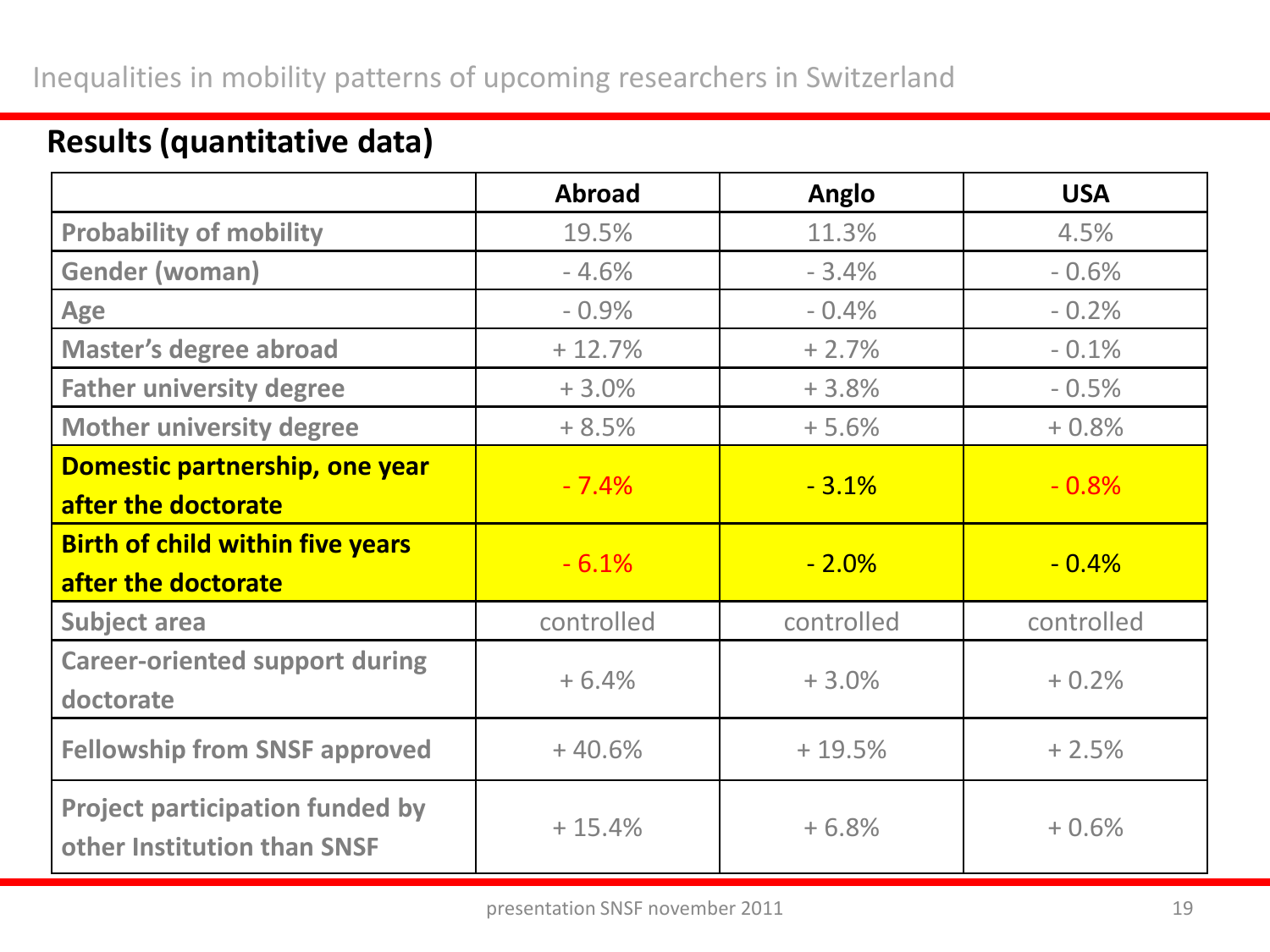#### **Interviews**

» Presumably, it would have been difficult to be married or generally to live in a stable and long-lasting partnership because I lived at so many different places. I had a partner for many years but unfortunately the relationship broke down. I think what contributed to this disruption was the fact that both of us worked at different places and only for short periods. Most of these postdoc fellowships are for a year or two and then you have to move. For sure, this had some effects. The alternative would have been to say: "Okay, I put my career on the back burner and I follow my partner." Or I require that my partner follows me and looks for a job nearby. This would have had the consequence that the respective partner wouldn't have been able to continue in his or her specialist area.«

(female physicist)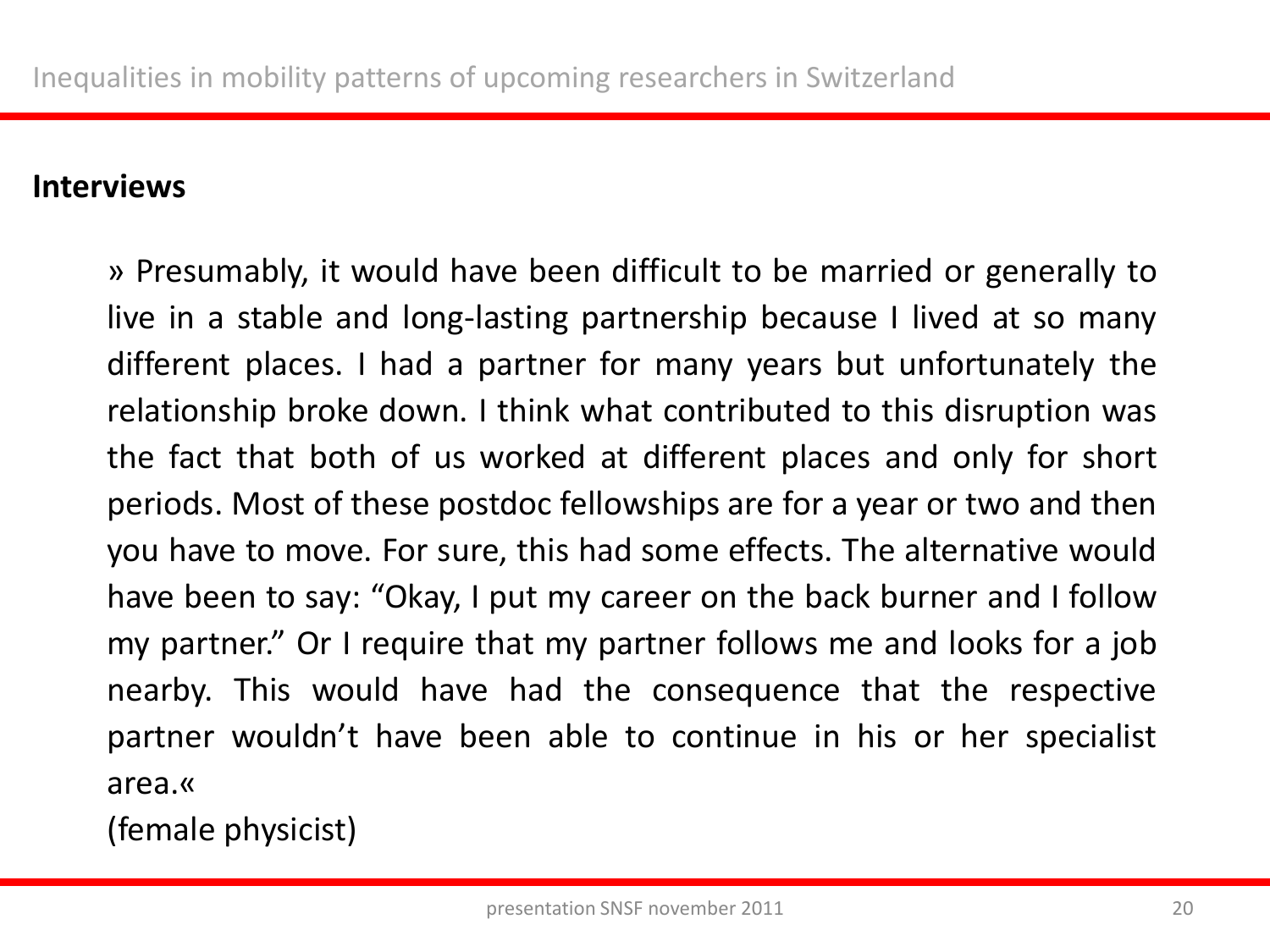#### Inequalities in mobility patterns of upcoming researchers in Switzerland

|                                                                       | <b>Abroad</b> | Anglo      | <b>USA</b> |
|-----------------------------------------------------------------------|---------------|------------|------------|
| <b>Probability of mobility</b>                                        | 19.5%         | 11.3%      | 4.5%       |
| <b>Gender (woman)</b>                                                 | $-4.6%$       | $-3.4%$    | $-0.6%$    |
| Age                                                                   | $-0.9%$       | $-0.4%$    | $-0.2%$    |
| <b>Master's degree abroad</b>                                         | $+12.7%$      | $+2.7%$    | $-0.1%$    |
| <b>Father university degree</b>                                       | $+3.0%$       | $+3.8%$    | $-0.5%$    |
| <b>Mother university degree</b>                                       | $+8.5%$       | $+5.6%$    | $+0.8%$    |
| Domestic partnership, one year                                        | $-7.4%$       | $-3.1%$    | $-0.8%$    |
| after the doctorate                                                   |               |            |            |
| <b>Birth of child within five years</b>                               | $-6.1%$       | $-2.0%$    | $-0.4%$    |
| after the doctorate                                                   |               |            |            |
| <b>Subject area</b>                                                   | controlled    | controlled | controlled |
| <b>Career-oriented support during</b>                                 | $+6.4%$       | $+3.0%$    | $+0.2%$    |
| doctorate                                                             |               |            |            |
| <b>Fellowship from SNSF approved</b>                                  | $+40.6%$      | $+19.5%$   | $+2.5%$    |
| <b>Project participation funded by</b><br>other Institution than SNSF | $+15.4%$      | $+6.8%$    | $+0.6%$    |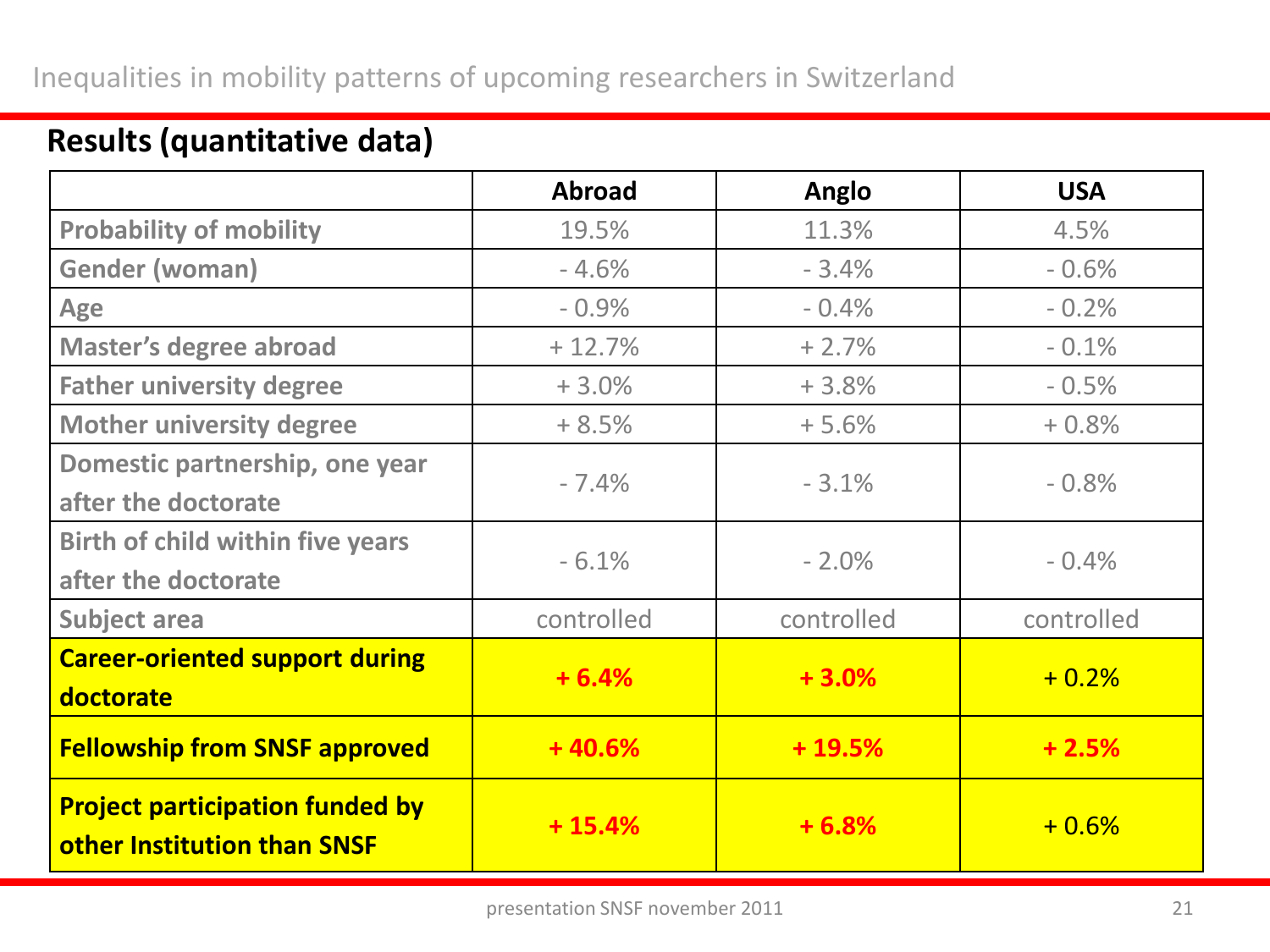The ideal type of *academic entrepreneur* (Leemann 2010)

- Male
- Young
- Mobile
- Descending from an academic family
- Single, no dual career constellation
- Childless
- Supported by mentors
- Supported by research funding institutions

Academic socialisation fosters and produces subjects that are ….

- $\triangleright$  Socially and academically privileged
- $\triangleright$  Nomadic and monadic
- Deterritorialised, disembodied and disembedded (Kenway and Fahey 2007)